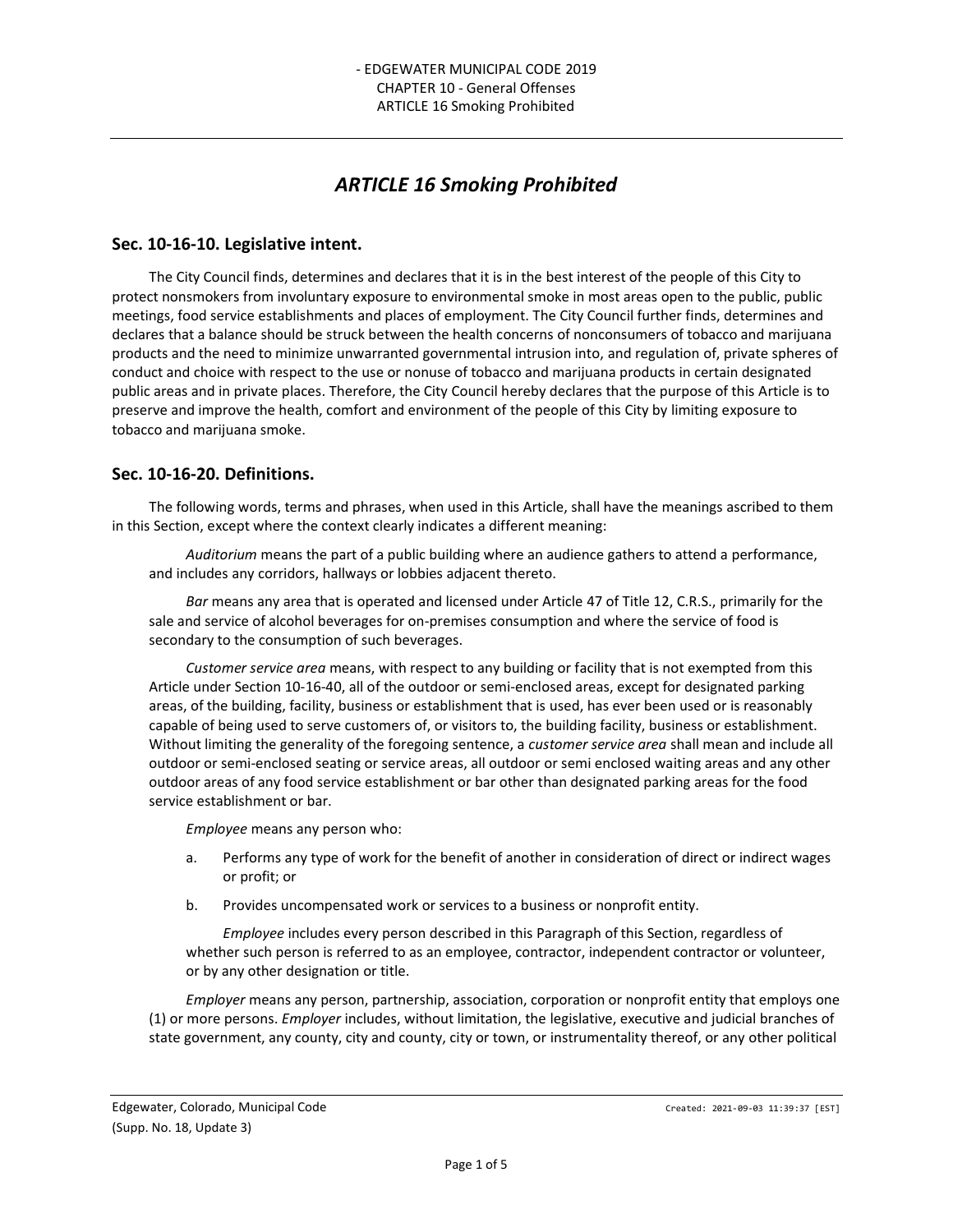subdivision of the state, special district, authority, commission or agency, or any other separate corporation instrumentality or unit of state or local government.

*Entryway* means the outside of any doorway leading into the indoor area of any building or facility that is not exempted from this Article under Section 10-16-40. *Entryway* also includes the area of public or private property within twenty (20) feet of the doorway.

*Environmental smoke* or *secondhand smoke* means gases, particles and vapors released into the air as a result of the combustion, electrical ignition, vaporization or heating of any substance, including but not limited to tobacco, nicotine or a marijuana product, also known as "sidestream smoke," and such gases, particles and vapors that are exhaled by the smoker.

*Food service establishment* means any indoor or outdoor area, or portion thereof, in which the principal business is the sale of food for on-premises consumption. The term includes, without limitation, restaurants, cafeterias, coffee shops, diners, sandwich shops and short-order cafes.

*Indoor area* means any enclosed area or portion thereof. The opening of windows or doors, or the temporary removal of wall panels, does not convert an indoor area into an outdoor area.

*Marijuana* has the same meaning set forth in Section 10-1-10 of this Code.

*Marijuana products* means concentrated marijuana products and marijuana products that are comprised of marijuana and other ingredients and are intended to be consumed by smoking or inhalation.

*Place of employment* means any indoor area, or portion thereof, under the control of an employer in which employees of the employer perform services for, or on behalf of, the employer.

*Public building* means any building owned or operated by:

- a. The State, including the legislative, executive and judicial branches of state government;
- b. Any county, city and county, city or town, or instrumentality thereof, or any other political subdivision of the State, a special district, an authority, a commission or an agency of any of the same; or
- c. Any other separate corporate instrumentality or unit of state or local government.

*Public meeting* means any meeting open to the public pursuant to Part 4 of Article 6 of Title 24, C.R.S., or any other law of the State.

*Public transportation waiting area* means an area that is designated by a sign, either alone or in conjunction with a structure, shelter, bench or other similar improvement, as a waiting area for transportation pick-up, or drop-off, and that is available to the general public, whether the means of transportation is publicly or privately owned or operated.

*Smoke-free workarea* means an indoor area in a place of employment where smoking is prohibited under this Chapter.

*Smoking* means the burning, heating, electrical ignition or vaporization of a cigarette, cigar, pipe or any other similar product, matter or substance that contains tobacco, nicotine, marijuana any other substance or any combination thereof, and the inhaling and exhaling of environmental smoke created thereby.

*Tobacco* means cigarettes, cigars, cheroots, stogies and periques; granulated, plug cut, crimp cut, ready rubbed and other smoking tobacco; snuff and snuff flour; cavendish; plug and twist tobacco; fine-cut and other chewing tobacco; shorts, refuse scraps, clippings, cuttings and sweepings of tobacco; and other kinds and forms of tobacco, prepared in such manner as to be suitable for chewing or for smoking in a cigarette, pipe, or otherwise, or both for chewing and smoking. *Tobacco* also includes cloves and any other plant matter or product that is packaged for smoking.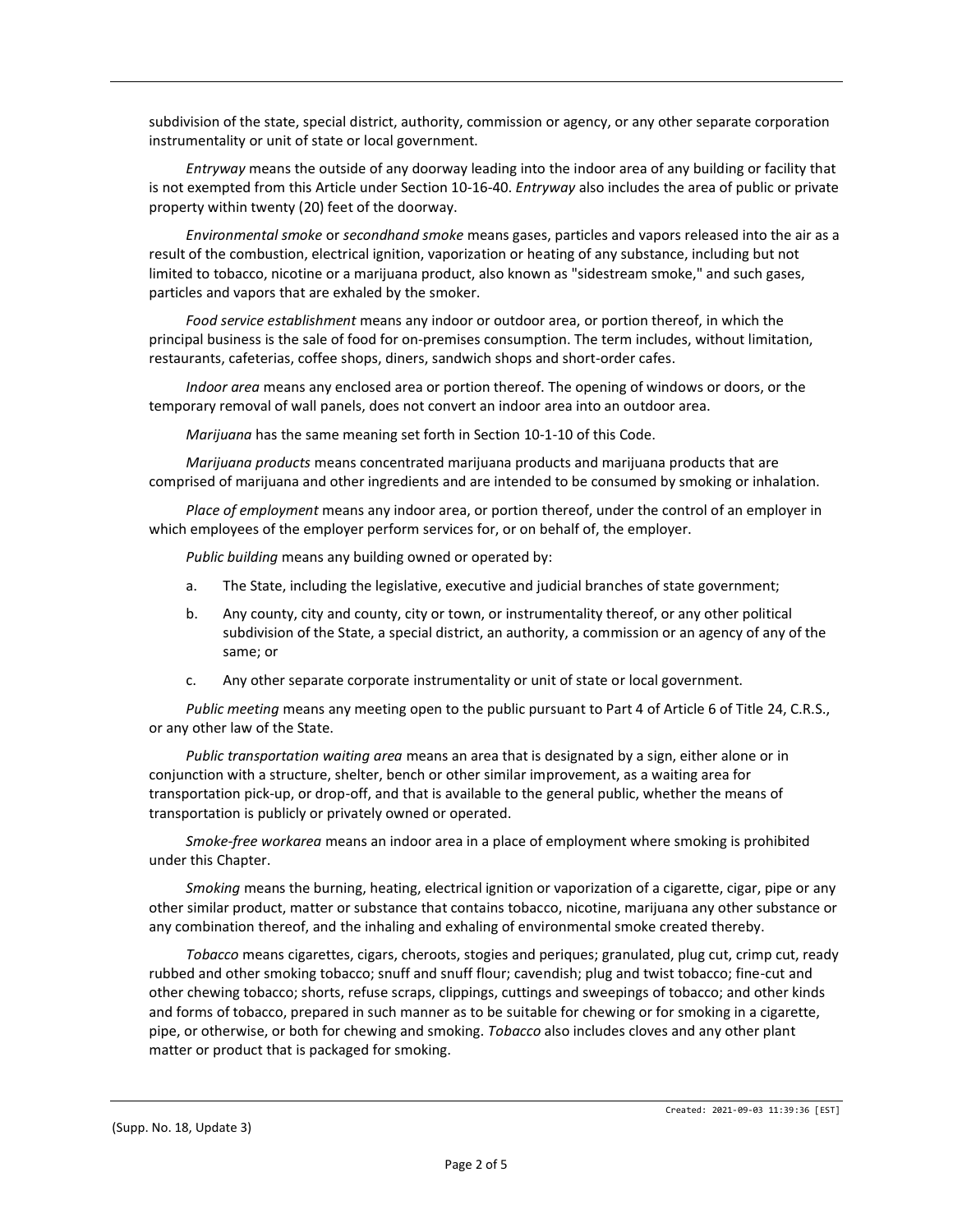*Tobacco business* means a sole proprietorship, corporation, partnership or other enterprise engaged primarily in the sale, manufacture or promotion of tobacco, tobacco products or smoking devices or accessories, either at wholesale or retail, and in which the sale, manufacture or promotion of other products is merely incidental.

*Work area* means an area in a place of employment where one (1) or more employees are routinely assigned and perform services for, or on behalf of, their employer.

## **Sec. 10-16-30. General smoking restrictions.**

- (a) Except as provided in Section 10-16-40, and in order to reduce the levels of exposure to environmental smoke, smoking shall not be permitted, and no person shall smoke, in any indoor area, or in any outdoor area described in Paragraph (31) below, or within the entryway to any indoor area, all including, but not limited to:
	- (1) Public meeting places;
	- (2) Elevators;
	- (3) Government-owned or -operated means of mass transportation, including but not limited to buses, vans and trains;
	- (4) Taxicabs and limousines;
	- (5) Grocery stores;
	- (6) Gymnasiums;
	- (7) Jury waiting and deliberation rooms;
	- (8) Courtrooms;
	- (9) Child day care facilities;
	- (10) Health care facilities, including hospitals, health care clinics, doctor's offices and other health care related facilities;
	- (11) a. Any place of employment that is not exempted;
		- b. In the case of employers who own facilities otherwise exempted from this Article, each such employer shall provide a smoke-free work area for each employee requesting not to have to breathe environmental smoke. Every employee shall have a right to work in an area free from environmental smoke;
	- (12) Food service establishments;
	- (13) Bars;
	- (14) Limited gaming facilities and any other facilities in which any gaming or gambling activity is conducted;
	- (15) Indoor sports arenas;
	- (16) Restrooms, lobbies, hallways and other common areas in public and private buildings, condominiums and other multiple-unit residential facilities;
	- (17) Restrooms, lobbies, hallways and other common areas in hotels and motels, and in at least seventy-five percent (75%) of the sleeping quarters within a hotel or motel that are rented to guests;
	- (18) Bowling alleys;
	- (19) Billiard or pool halls;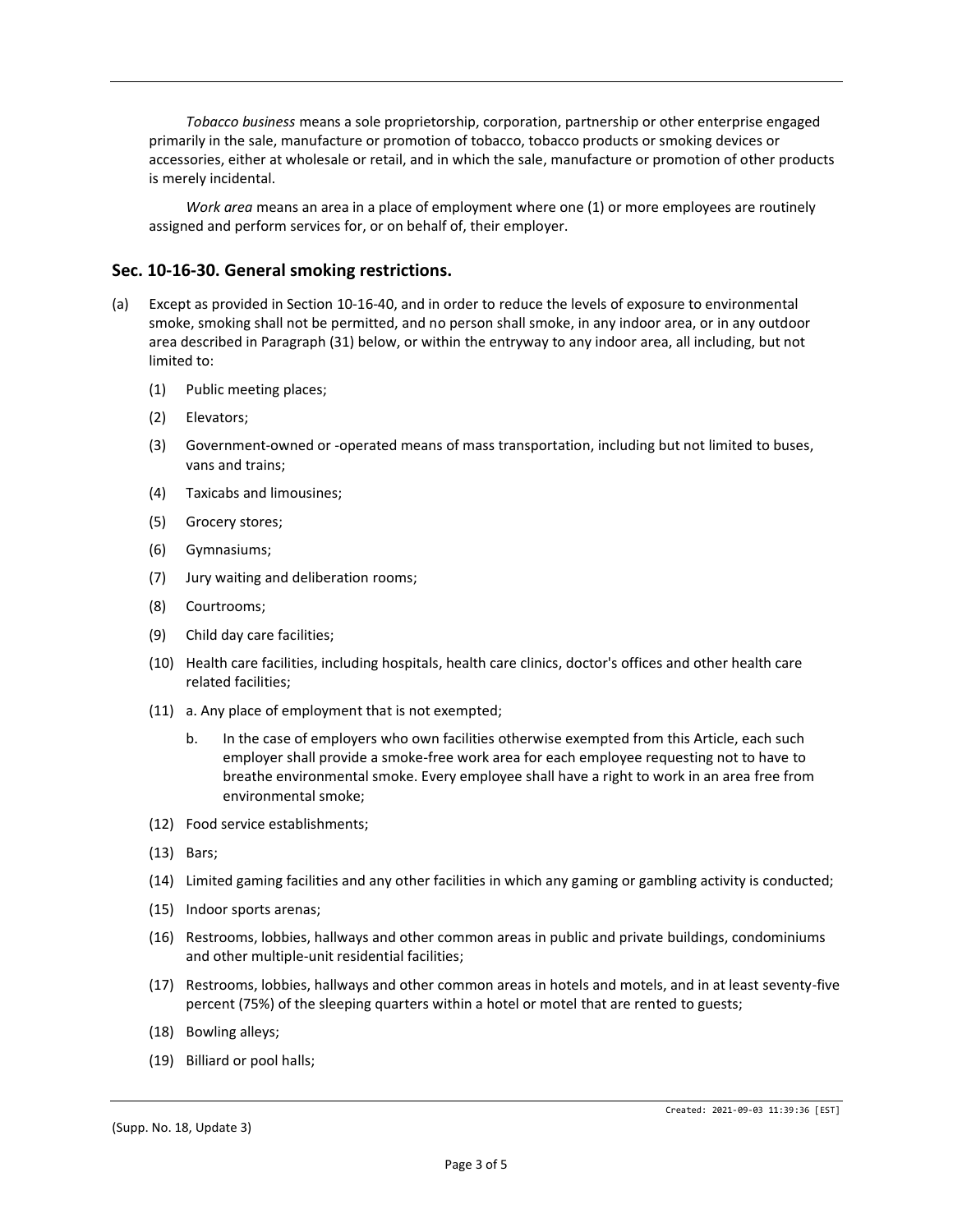- (20) Facilities in which games of chance are conducted;
- (21) The common areas of retirement facilities, publicly owned housing facilities and, except as specified in Paragraph 10-16-40(6), nursing homes, not including any resident's private residential quarters or areas of assisted living facilities specified in Paragraph 10-16-40(6);
- (22) Public buildings;
- (23) Auditoria;
- (24) Theatres;
- (25) Museums;
- (26) Libraries;
- (27) To the extent not otherwise provided in Section 25-14-103.5, C.R.S., public and nonpublic schools;
- (28) Other educational and vocational institutions;
- (29) Tobacco businesses;
- (30) The entryways of all buildings and facilities listed in Paragraphs (a)(1) through (a)(29) of this Section; and
- (31) Customer service areas.
- (b) In order to reduce the levels of exposure to environmental smoke, smoking shall not be permitted, and no person shall smoke, in any public park or recreation area within the City, nor within twenty (20) feet of any public transportation waiting area within the City.
- (Ord. 11-10 §1, 2010; Ord. 25-13 §10, 2014; Ord. 2019-04 §5, 2019)

#### **Sec. 10-16-40. Exceptions to smoking restrictions.**

This Article shall not apply to:

- (1) Private homes, private residences and private automobiles, except that Section 10-16-30 of this Article shall apply if any such home, residence or vehicle is being used for child care or day care, or if a private vehicle is being used for the public transportation of children or as part of health care or day care transportation;
- (2) Limousines under private hire;
- (3) A hotel or motel room rented to one (1) or more guests if the total percentage of such hotel or motel rooms in such hotel or motel does not exceed twenty-five percent (25%);
- (4) The outdoor area of any business, except to the extent that the outdoor area of any business is within twenty (20) feet of an entryway and except to the extent that the outdoor area is a customer service area;
- (5) A private nonresidential building on a farm or ranch, as defined in Section 39-1-102, C.R.S., that has an annual gross income of less than five hundred thousand dollars (\$500,000); or
- (6) The areas of assisted living facilities:
	- a. That are designated for smoking for residents;
	- b. That are fully enclosed and ventilated; and
	- c. To which access is restricted to the residents or their guests.